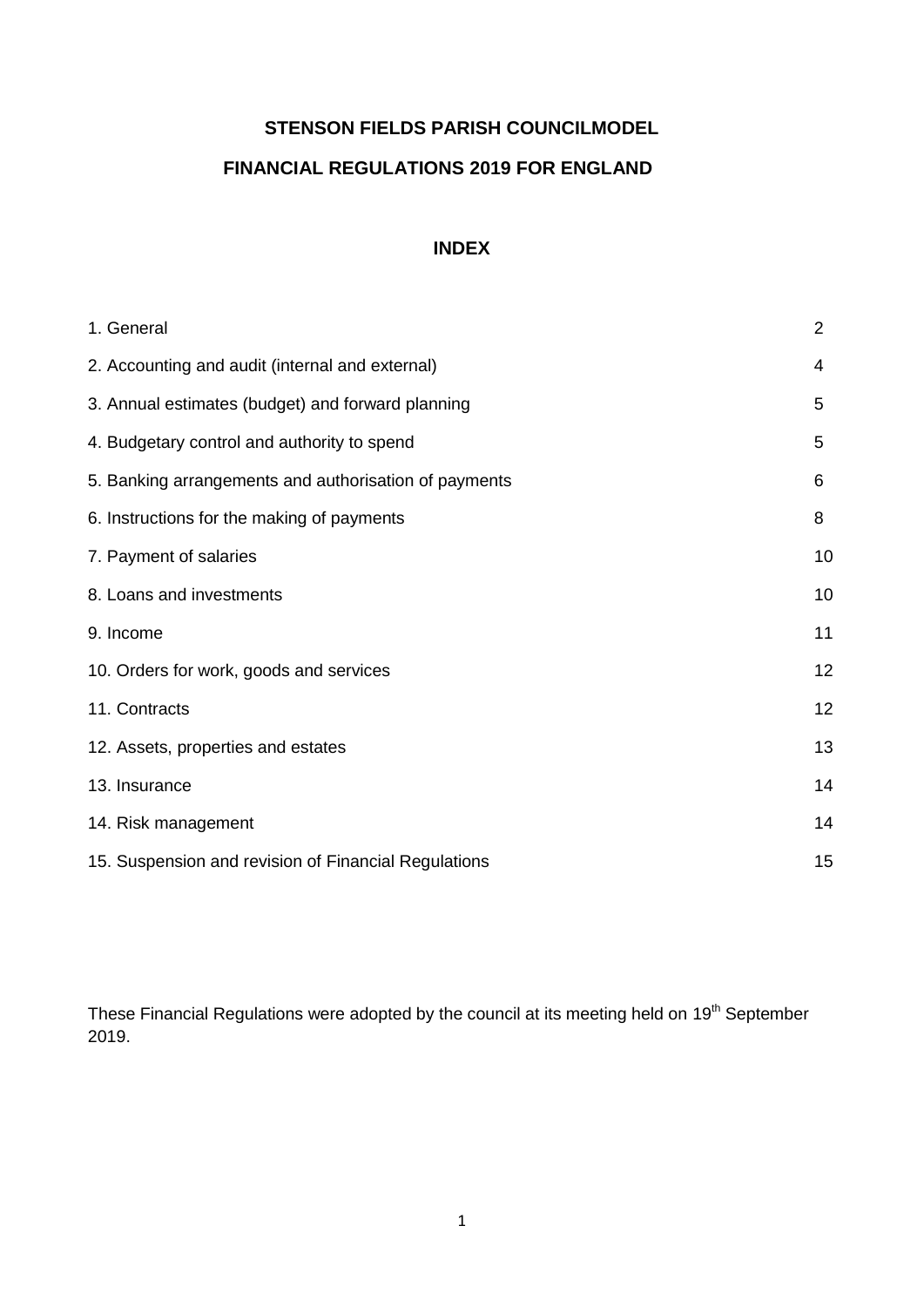# **1. General**

- 1.1. These financial regulations govern the conduct of financial management by the council and may only be amended or varied by resolution of the council. Financial regulations are one of the council's three governing policy documents providing procedural guidance for members and officers. Financial regulations must be observed in conjunction with the council's standing orders<sup>1</sup> and any individual financial regulations relating to contracts.
- 1.2. The council is responsible in law for ensuring that its financial management is adequate and effective and that the council has a sound system of internal control which facilitates the effective exercise of the council's functions, including arrangements for the management of risk.
- 1.3. The council's accounting control systems must include measures:
	- for the timely production of accounts;
	- that provide for the safe and efficient safeguarding of public money;
	- to prevent and detect inaccuracy and fraud; and
	- identifying the duties of officers.
- 1.4. These financial regulations demonstrate how the council meets these responsibilities and requirements.
- 1.5. At least once a year, prior to approving the Annual Governance Statement, the council must review the effectiveness of its system of internal control which shall be in accordance with proper practices.
- 1.6. Deliberate or wilful breach of these Regulations by an employee may give rise to disciplinary proceedings.
- 1.7. Members of council are expected to follow the instructions within these Regulations and not to entice employees to breach them. Failure to follow instructions within these Regulations brings the office of councillor into disrepute.
- 1.8. The Clerk has been appointed as RFO for this council and these regulations will apply accordingly.

#### 1.9. The RFO;

 $\overline{a}$ 

- acts under the policy direction of the council;
- administers the council's financial affairs in accordance with all Acts, Regulations and proper practices;
- determines on behalf of the council its accounting records and accounting control systems;
- ensures the accounting control systems are observed;
- maintains the accounting records of the council up to date in accordance with proper practices;
- assists the council to secure economy, efficiency and effectiveness in the use of its resources; and
- produces financial management information as required by the council.

<sup>&</sup>lt;sup>1</sup> Model Standing Orders for Councils (2019 Edition) is available from NALC (©NALC 2019)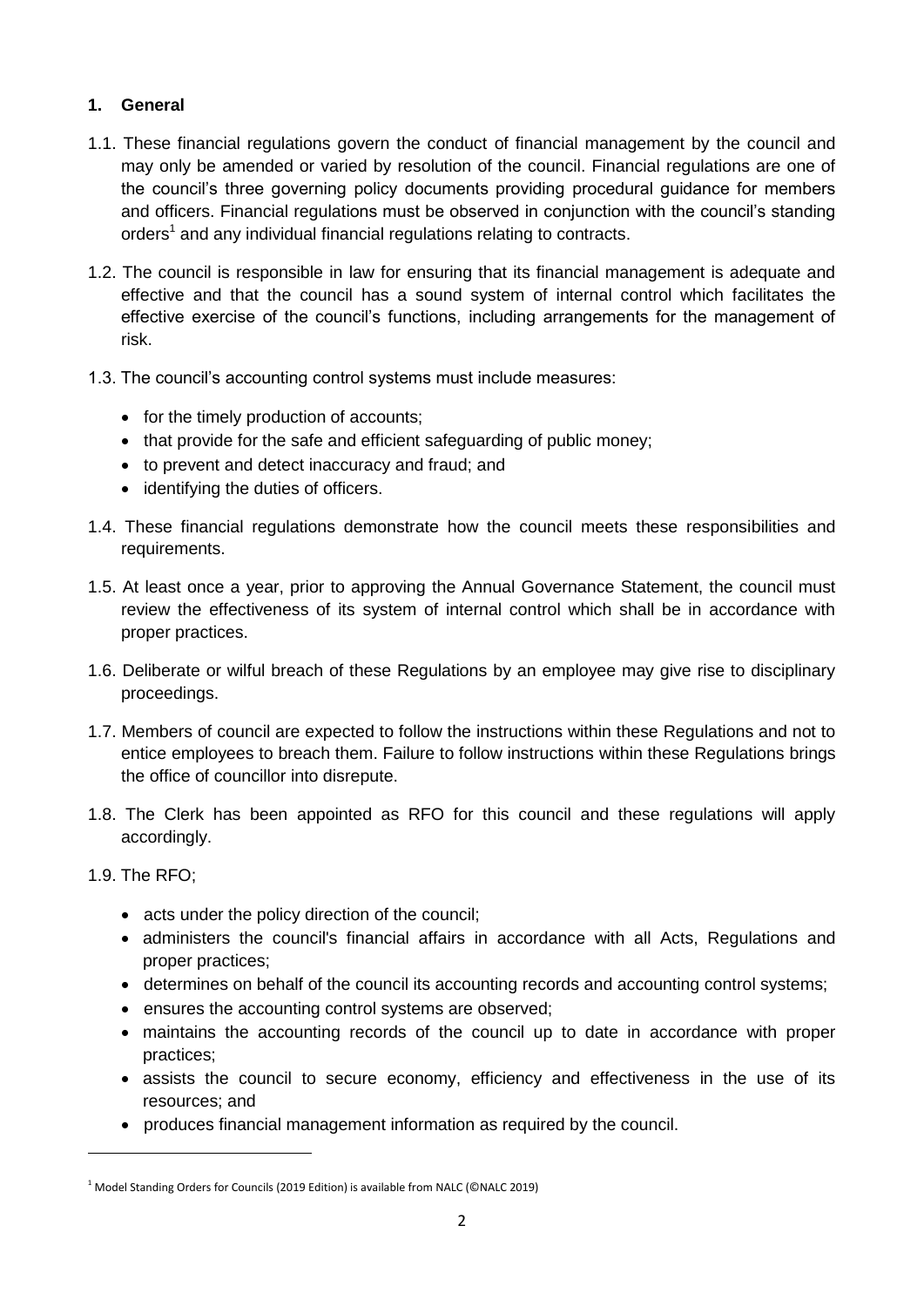- 1.10. The accounting records determined by the RFO shall be sufficient to show and explain the council's transactions and to enable the RFO to ensure that any income and expenditure account and statement of balances, or record of receipts and payments and additional information, as the case may be, or management information prepared for the council from time to time comply with the Accounts and Audit Regulations.
- 1.11. The accounting records determined by the RFO shall in particular contain:
	- entries from day to day of all sums of money received and expended by the council and the matters to which the income and expenditure or receipts and payments account relate;
	- a record of the assets and liabilities of the council: and
	- wherever relevant, a record of the council's income and expenditure in relation to claims made, or to be made, for any contribution, grant or subsidy.
- 1.12. The accounting control systems determined by the RFO shall include:
	- procedures to ensure that the financial transactions of the council are recorded as soon as reasonably practicable and as accurately and reasonably as possible;
	- procedures to enable the prevention and detection of inaccuracies and fraud and the ability to reconstruct any lost records;
	- identification of the duties of officers dealing with financial transactions and division of responsibilities of those officers in relation to significant transactions;
	- procedures to ensure that uncollectable amounts, including any bad debts are not submitted to the council for approval to be written off except with the approval of the RFO and that the approvals are shown in the accounting records; and
	- measures to ensure that risk is properly managed.
- 1.13. The council is not empowered by these Regulations or otherwise to delegate certain specified decisions. In particular any decision regarding:
	- setting the final budget or the precept (council tax requirement);
	- approving accounting statements;
	- approving an annual governance statement;
	- borrowing;
	- writing off bad debts;
	- declaring eligibility for the General Power of Competence; and
	- addressing recommendations in any report from the internal or external auditors, shall be a matter for the full council only.

1.14. In addition, the council must:

- determine and keep under regular review the bank mandate for all council bank accounts;
- approve any grant or a single commitment in excess of £3,000; and
- in respect of the annual salary for any employee have regard to recommendations about annual salaries of employees made by the relevant committee in accordance with its terms of reference.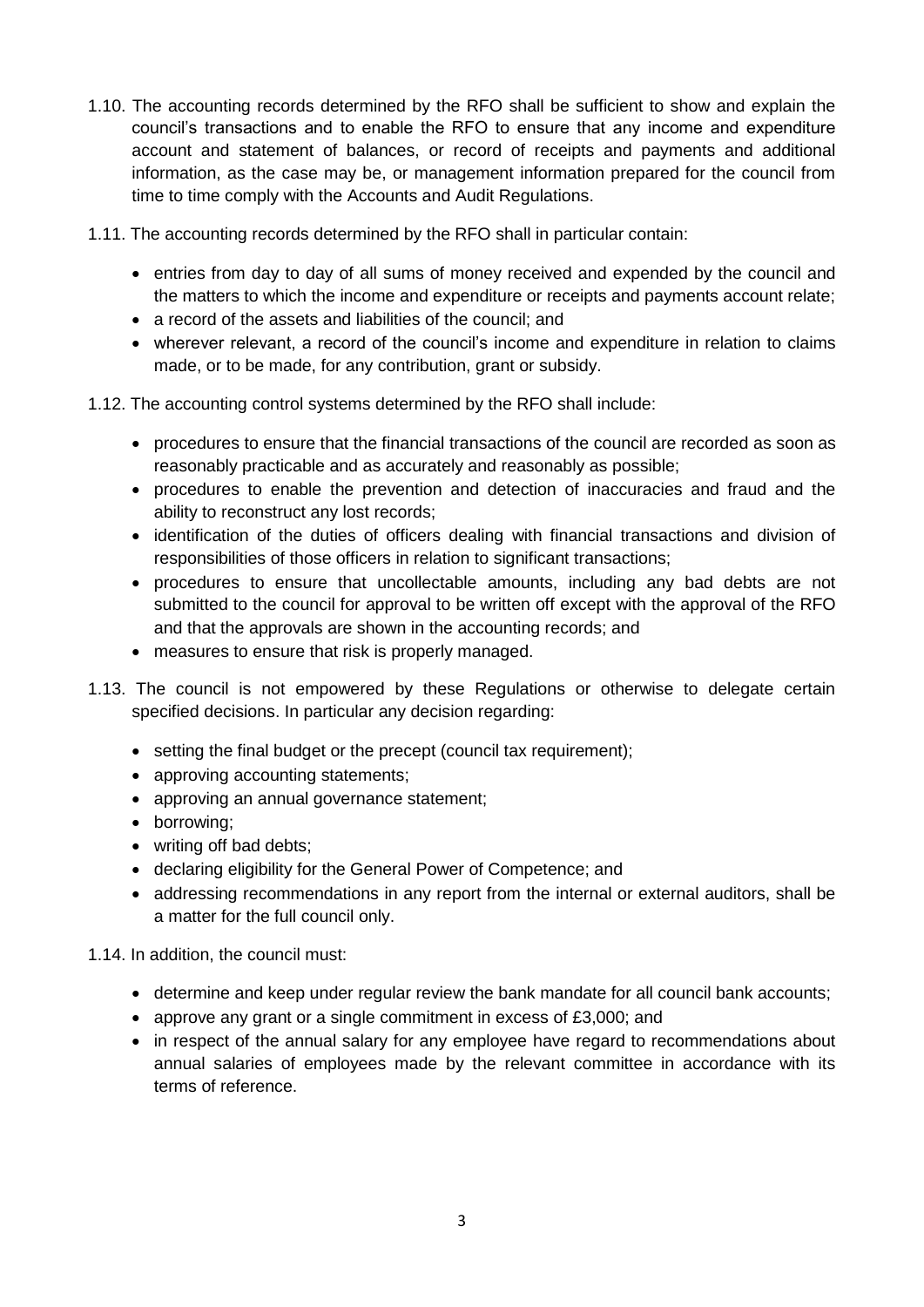1.15. In these financial regulations, references to the Accounts and Audit Regulations or 'the regulations' shall mean the regulations issued under the provisions of section 27 of the Audit Commission Act 1998, or any superseding legislation, and then in force unless otherwise specified.

In these financial regulations the term 'proper practice' or 'proper practices' shall refer to guidance issued in *Governance and Accountability for Local Councils - a Practitioners' Guide (England)* issued by the Joint Practitioners Advisory Group (JPAG), available from the websites of NALC and the Society for Local Council Clerks (SLCC).

# **2. Accounting and audit (internal and external)**

- 2.1. All accounting procedures and financial records of the council shall be determined by the RFO in accordance with the Accounts and Audit Regulations, appropriate guidance and proper practices.
- 2.2. On a regular basis, at least once in each quarter, and at each financial year end, a member other than the Chairman shall be appointed to verify bank reconciliations (for all accounts) produced by the RFO. The member shall sign the reconciliations and the original bank statements (or similar document) as evidence of verification. This activity shall on conclusion be reported, including any exceptions, to and noted by the council finance committee].
- 2.3. The RFO shall complete the annual statement of accounts, annual report, and any related documents of the council contained in the Annual Return (as specified in proper practices) as soon as practicable after the end of the financial year and having certified the accounts shall submit them and report thereon to the council within the timescales set by the Accounts and Audit Regulations.
- 2.4. The council shall ensure that there is an adequate and effective system of internal audit of its accounting records, and of its system of internal control in accordance with proper practices. Any officer or member of the council shall make available such documents and records as appear to the council to be necessary for the purpose of the audit and shall, as directed by the council, supply the RFO, internal auditor, or external auditor with such information and explanation as the council considers necessary for that purpose.
- 2.5. The internal auditor shall be appointed by and shall carry out the work in relation to internal controls required by the council in accordance with proper practices.
- 2.6. The internal auditor shall:
- be competent and independent of the financial operations of the council;
- report to council in writing, or in person, on a regular basis with a minimum of one annual written report during each financial year;
- to demonstrate competence, objectivity and independence, be free from any actual or perceived conflicts of interest, including those arising from family relationships; and
- has no involvement in the financial decision making, management or control of the council

2.7. Internal or external auditors may not under any circumstances:

perform any operational duties for the council;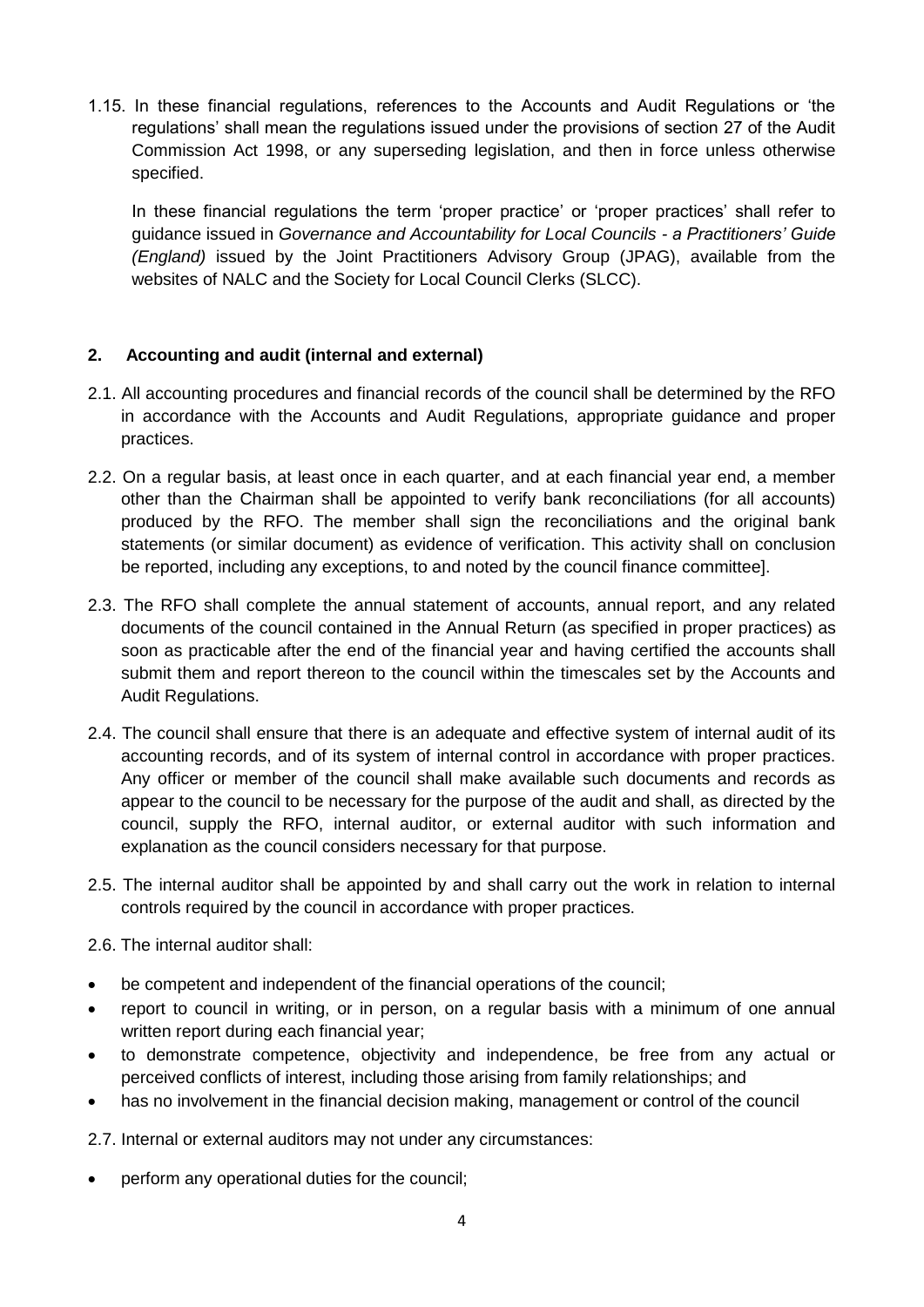- initiate or approve accounting transactions; or
- direct the activities of any council employee, except to the extent that such employees have been appropriately assigned to assist the internal auditor.
- 2.8. For the avoidance of doubt, in relation to internal audit the terms 'independent' and 'independence' shall have the same meaning as is described in proper practices.
- 2.9. The RFO shall make arrangements for the exercise of electors' rights in relation to the accounts including the opportunity to inspect the accounts, books, and vouchers and display or publish any notices and statements of account required by Audit Commission Act 1998, or any superseding legislation, and the Accounts and Audit Regulations.
- 2.10. The RFO shall, without undue delay, bring to the attention of all councillors any correspondence or report from internal or external auditors.

# **3. Annual estimates (budget) and forward planning**

- 3.1. The finance committee shall review its three-year forecast of revenue and capital receipts and payments. Having regard to the forecast, it shall thereafter formulate and submit proposals for the following financial year to the council not later than the end of January each year including any proposals for revising the forecast.]
- 3.2. The RFO must each year, by no later than January, prepare detailed estimates of all receipts and payments including the use of reserves and all sources of funding for the following financial year in the form of a budget to be considered by the finance committee and the council.
- 3.3. The council shall consider annual budget proposals in relation to the council's three year forecast of revenue and capital receipts and payments including recommendations for the use of reserves and sources of funding and update the forecast accordingly.
- 3.4. The council shall fix the precept (council tax requirement), and relevant basic amount of council tax to be levied for the ensuing financial year not later than by the end of January each year. The RFO shall issue the precept to the billing authority and shall supply each member with a copy of the approved annual budget.
- 3.5. The approved annual budget shall form the basis of financial control for the ensuing year.

# **4. Budgetary control and authority to spend**

- 4.1. Expenditure on revenue items may be authorised up to the amounts included for that class of expenditure in the approved budget. This authority is to be determined by:
	- $\bullet$  the council for all items over £3,000;
	- a duly delegated committee of the council for items over £500; or
	- the Clerk, in conjunction with Chairman of Council or Chairman of the appropriate committee, for any items below £500.

Such authority is to be evidenced by a minute or by an authorisation slip duly signed by the Clerk, and where necessary also by the appropriate Chairman.

Contracts may not be disaggregated to avoid controls imposed by these regulations.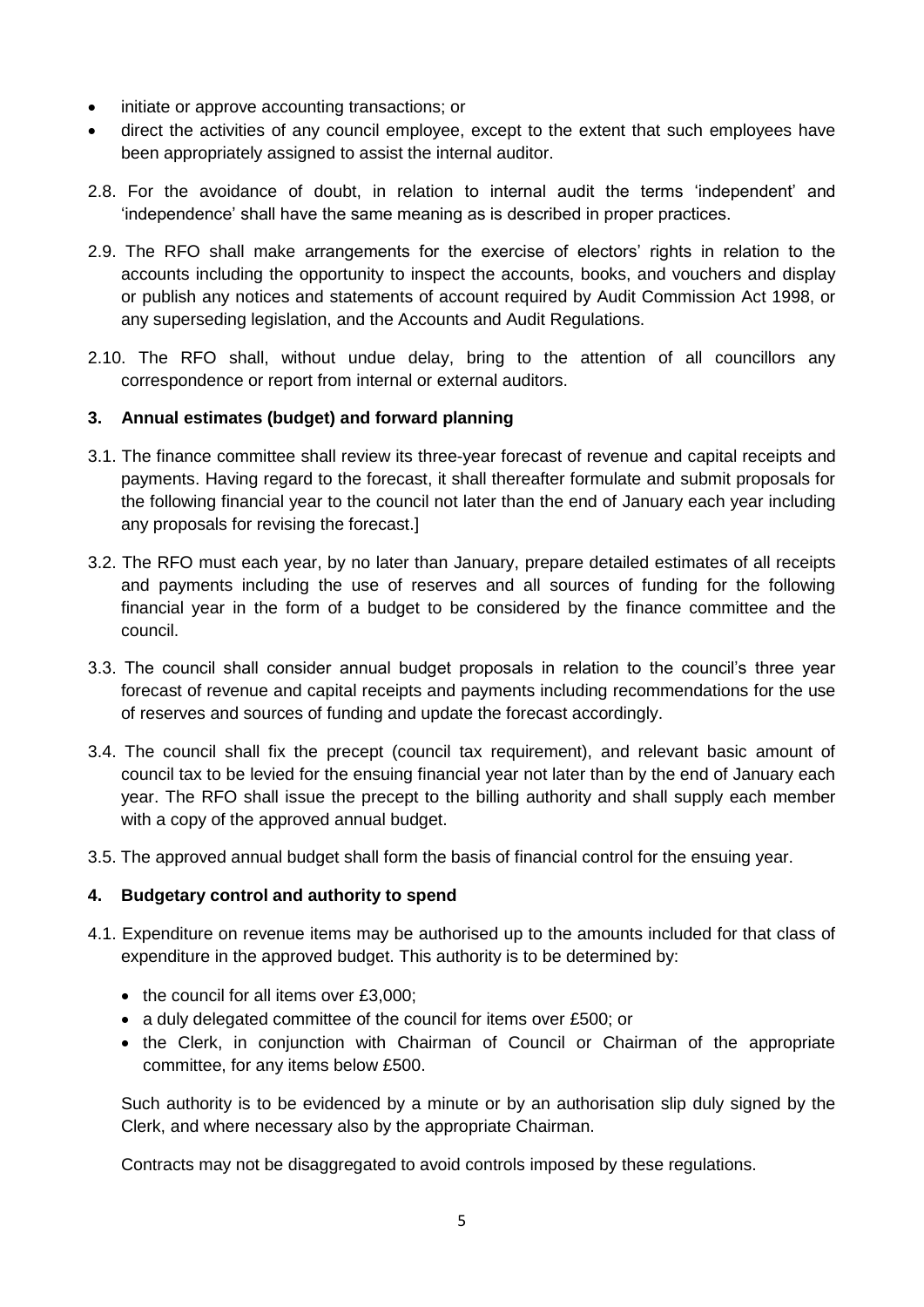- 4.2. No expenditure may be authorised that will exceed the amount provided in the revenue budget for that class of expenditure other than by resolution of the council, or duly delegated committee. During the budget year and with the approval of council having considered fully the implications for public services, unspent and available amounts may be moved to other budget headings or to an earmarked reserve as appropriate ('virement').
- 4.3. Unspent provisions in the revenue or capital budgets for completed projects shall not be carried forward to a subsequent year.
- 4.4. The salary budgets are to be reviewed at least annually in March for the following financial year and such review shall be evidenced by a hard copy schedule signed by the Clerk and the Chairman of Council or relevant committee. The RFO will inform committees of any changes impacting on their budget requirement for the coming year in good time.
- 4.5. In cases of extreme risk to the delivery of council services, the clerk may authorise revenue expenditure on behalf of the council which in the clerk's judgement it is necessary to carry out. Such expenditure includes repair, replacement or other work, whether or not there is any budgetary provision for the expenditure, subject to a limit of £500. The Clerk shall report such action to the chairman as soon as possible and to the council as soon as practicable thereafter.
- 4.6. No expenditure shall be authorised in relation to any capital project and no contract entered into or tender accepted involving capital expenditure unless the council is satisfied that the necessary funds are available and the requisite borrowing approval has been obtained.
- 4.7. All capital works shall be administered in accordance with the council's standing orders and financial regulations relating to contracts.
- 4.8. The RFO shall regularly provide the council with a statement of receipts and payments to date under each head of the budgets, comparing actual expenditure to the appropriate date against that planned as shown in the budget. These statements are to be prepared at least at the end of each financial quarter and shall show explanations of material variances. For this purpose "material" shall be in excess of £100 or 15% of the budget.
- 4.9. Changes in earmarked reserves shall be approved by council as part of the budgetary control process.

#### **5. Banking arrangements and authorisation of payments**

- 5.1. The council's banking arrangements, including the bank mandate, shall be made by the RFO and approved by the council; banking arrangements may not be delegated to a committee. They shall be regularly reviewed for safety and efficiency.
- 5.2. The RFO shall prepare a schedule of payments requiring authorisation, forming part of the Agenda for the Meeting and, together with the relevant invoices, present the schedule to council. The council shall review the schedule for compliance and, having satisfied itself shall authorise payment by a resolution of the council. The approved schedule shall be ruled off and initialled by the Chairman of the Meeting. A detailed list of all payments shall be disclosed within or as an attachment to the minutes of the meeting at which payment was authorised. Personal payments (including salaries, wages, expenses and any payment made in relation to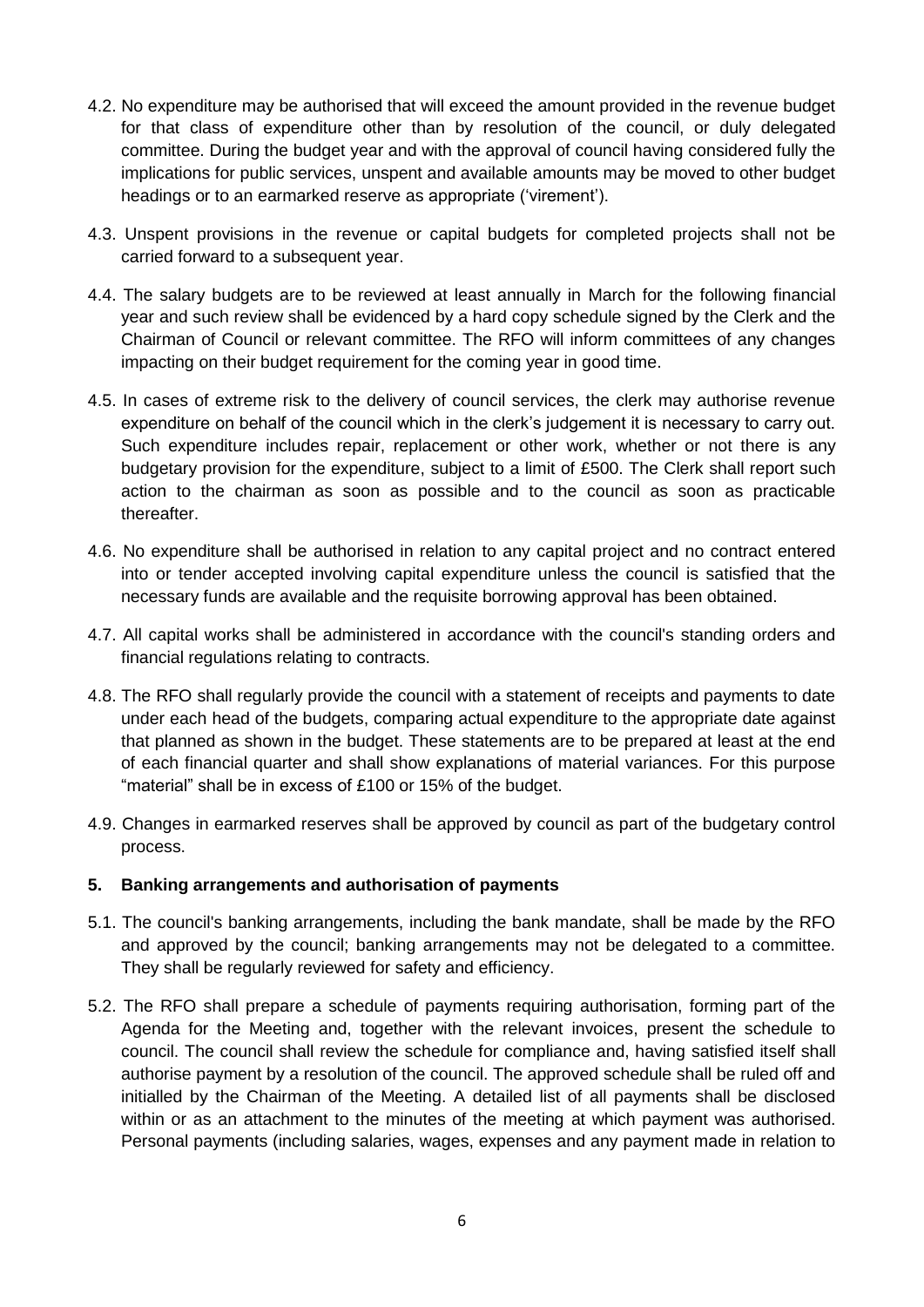the termination of a contract of employment) may be summarised to remove public access to any personal information.

- 5.3. All invoices for payment shall be examined, verified and certified by the RFO to confirm that the work, goods or services to which each invoice relates has been received, carried out, examined and represents expenditure previously approved by the council.
- 5.4. The RFO shall examine invoices for arithmetical accuracy and analyse them to the appropriate expenditure heading. The RFO shall take all steps to pay all invoices submitted, and which are in order, at the next available council meeting.
- 5.5. The Clerk and RFO shall have delegated authority to authorise the payment of items only in the following circumstances:
	- a) If a payment is necessary to avoid a charge to interest under the Late Payment of Commercial Debts (Interest) Act 1998, and the due date for payment is before the next scheduled Meeting of council, where the Clerk and RFO certify that there is no dispute or other reason to delay payment, provided that a list of such payments shall be submitted to the next appropriate meeting of council;
	- b) An expenditure item authorised under 5.6 below (continuing contracts and obligations) provided that a list of such payments shall be submitted to the next appropriate meeting of council; or
	- c) fund transfers within the councils banking arrangements up to the sum of £3,000, provided that a list of such payments shall be submitted to the next appropriate meeting of council.
- 5.6. For each financial year the Clerk and RFO shall draw up a list of due payments which arise on a regular basis as the result of a continuing contract, statutory duty, or obligation (such as but not exclusively) Salaries, PAYE and NI, Superannuation Fund and regular maintenance contracts and the like for which council may authorise payment for the year provided that the requirements of regulation 4.1 (Budgetary Controls) are adhered to, provided also that a list of such payments shall be submitted to the next appropriate meeting of council.
- 5.7. A record of regular payments made under 5.6 above shall be drawn up and be signed by two members on each and every occasion when payment is authorised - thus controlling the risk of duplicated payments being authorised and / or made.
- 5.8. In respect of grants a duly authorised committee shall approve expenditure within any limits set by council and in accordance with any policy statement approved by council. Any Revenue or Capital Grant in excess of £3,000 shall before payment, be subject to ratification by resolution of the council.
- 5.9. Members are subject to the Code of Conduct that has been adopted by the council and shall comply with the Code and Standing Orders when a decision to authorise or instruct payment is made in respect of a matter in which they have a disclosable pecuniary or other interest, unless a dispensation has been granted.
- 5.10. The council will aim to rotate the duties of members in these Regulations so that onerous duties are shared out as evenly as possible over time.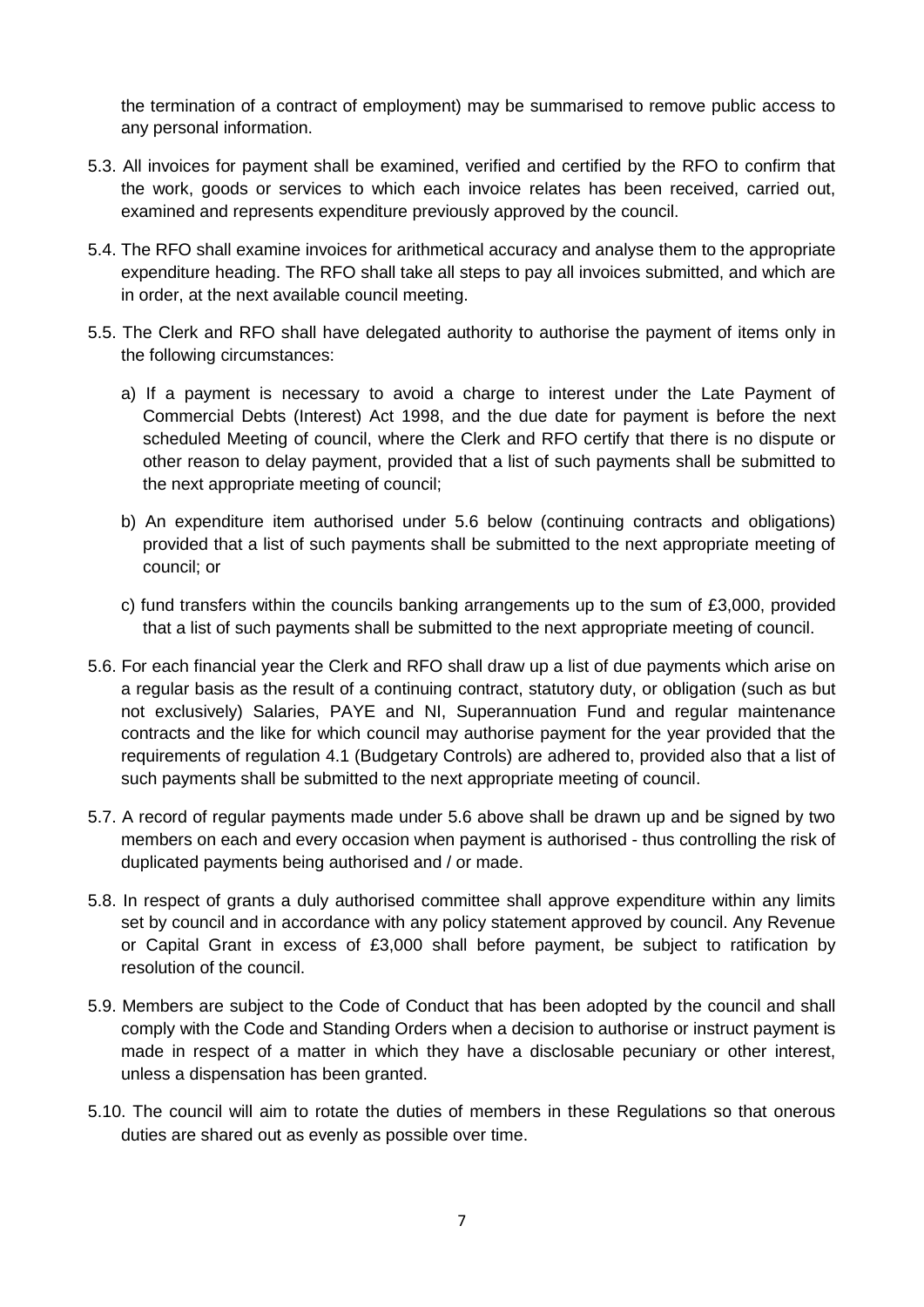5.11. Any changes in the recorded details of suppliers, such as bank account records, shall be approved in writing by a Member.

### **6. Instructions for the making of payments**

- 6.1. The council will make safe and efficient arrangements for the making of its payments.
- 6.2. Following authorisation under Financial Regulation 5 above, the council, a duly delegated committee or, if so delegated, the Clerk or RFO shall give instruction that a payment shall be made.
- 6.3. All payments shall be affected by cheque or other instructions to the council's bankers, or otherwise, in accordance with a resolution of council.
- 6.4. Cheques or orders for payment drawn on the bank account in accordance with the schedule as presented to council or committee shall be signed by two members of council in accordance with a resolution instructing that payment. A member who is a bank signatory, having a connection by virtue of family or business relationships with the beneficiary of a payment, should not, under normal circumstances, be a signatory to the payment in question.
- 6.5. To indicate agreement of the details shown on the cheque or order for payment with the counterfoil and the invoice or similar documentation, the signatories shall each also initial the cheque counterfoil.
- 6.6. Cheques or orders for payment shall not normally be presented for signature other than at a council or committee meeting (including immediately before or after such a meeting). Any signatures obtained away from such meetings shall be reported to the council at the next convenient meeting.
- 6.7. If thought appropriate by the council, payment for utility supplies (energy, telephone and water) and any National Non-Domestic Rates may be made by variable direct debit provided that the instructions are signed by two members and any payments are reported to council as made. The approval of the use of a variable direct debit shall be renewed by resolution of the council at least every two years.
- 6.8. If thought appropriate by the council, payment for certain items (principally salaries) may be made by banker's standing order provided that the instructions are signed, or otherwise evidenced by two members are retained and any payments are reported to council as made. The approval of the use of a banker's standing order shall be renewed by resolution of the council at least every two years.
- 6.9. If thought appropriate by the council, payment for certain items may be made by BACS or CHAPS methods provided that the instructions for each payment are signed, or otherwise evidenced, by two authorised bank signatories, are retained and any payments are reported to council as made. The approval of the use of BACS or CHAPS shall be renewed by resolution of the council at least every two years.
- 6.10. If thought appropriate by the council payment for certain items may be made by internet banking transfer provided evidence is retained showing which members approved the payment.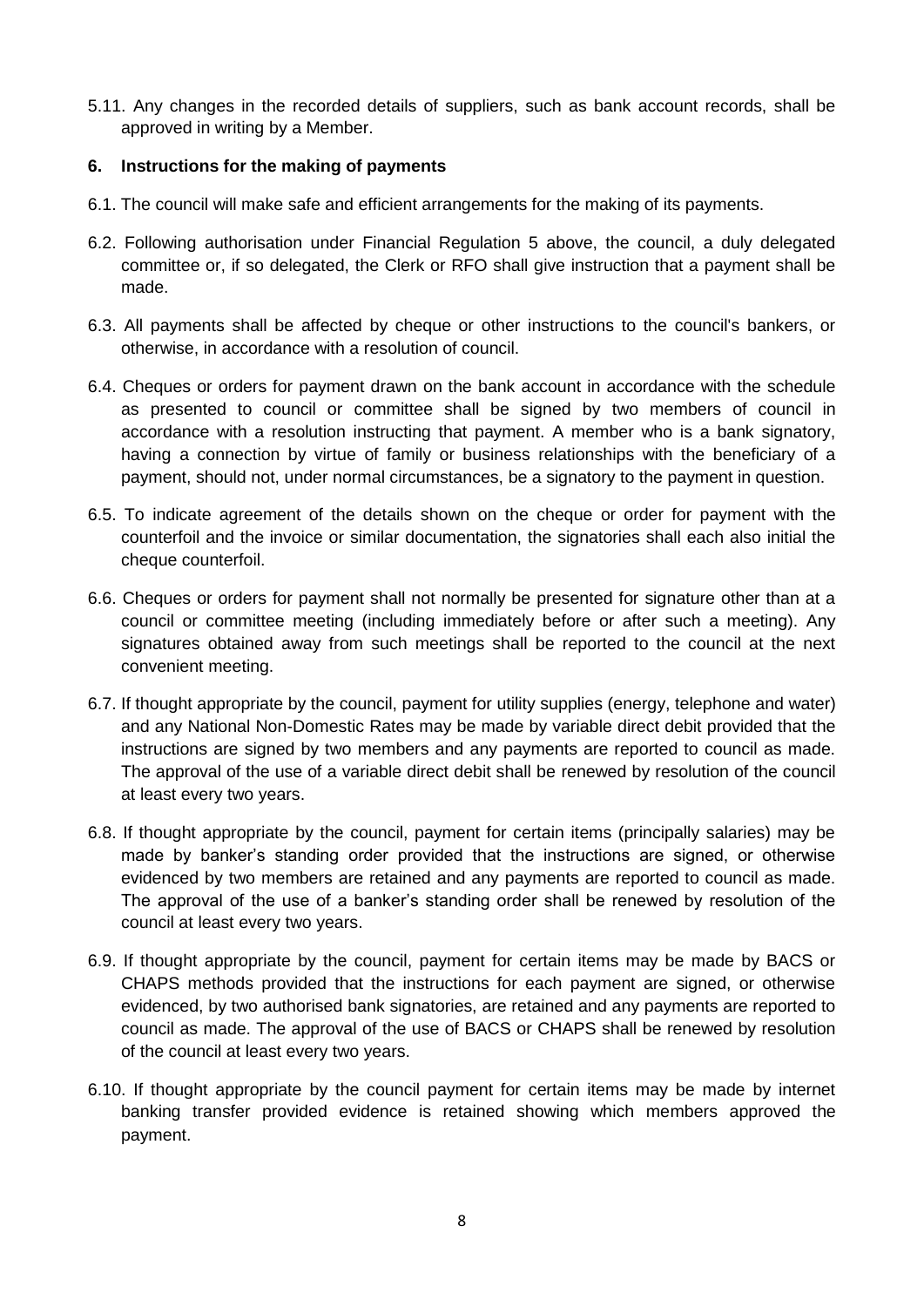- 6.11. Where a computer requires use of a personal identification number (PIN) or other password(s), for access to the council's records on that computer, a note shall be made of the PIN and Passwords and shall be handed to and retained by the Chairman of Council in a sealed dated envelope. This envelope may not be opened other than in the presence of two other councillors. After the envelope has been opened, in any circumstances, the PIN and / or passwords shall be changed as soon as practicable. The fact that the sealed envelope has been opened, in whatever circumstances, shall be reported to all members immediately and formally to the next available meeting of the council. This will not be required for a member's personal computer used only for remote authorisation of bank payments.
- 6.12. No employee or councillor shall disclose any PIN or password, relevant to the working of the council or its bank accounts, to any person not authorised in writing by the council or a duly delegated committee.
- 6.13. Regular back-up copies of the records on any computer shall be made and shall be stored securely away from the computer in question, and preferably off site.
- 6.14. The council, and any members using computers for the council's financial business, shall ensure that anti-virus, anti-spyware and firewall software with automatic updates, together with a high level of security, is used.
- 6.15. Where internet banking arrangements are made with any bank, the Clerk shall be appointed as the Service Administrator. The bank mandate approved by the council shall identify a number of councillors who will be authorised to approve transactions on those accounts. The bank mandate will state clearly the amounts of payments that can be instructed by the use of the Service Administrator alone, or by the Service Administrator with a stated number of approvals.
- 6.16. Access to any internet banking accounts will be directly to the access page (which may be saved under "favourites"), and not through a search engine or e-mail link. Remembered or saved passwords facilities must not be used on any computer used for council banking work. Breach of this Regulation will be treated as a very serious matter under these regulations.
- 6.17. Changes to account details for suppliers, which are used for internet banking may only be changed on written hard copy notification by the supplier and supported by hard copy authority for change signed by two members of the council and the Clerk. A programme of regular checks of standing data with suppliers will be followed.
- 6.18. Any Debit Card issued for use will be specifically restricted to the Clerk and will also be restricted to a single transaction maximum value of £500 unless authorised by council or finance committee in writing before any order is placed.
- 6.19. A pre-paid debit card may be issued to employees with varying limits. These limits will be set by the council. Transactions and purchases made will be reported to the council and authority for topping-up shall be at the discretion of the council.
- 6.20. Any corporate credit card or trade card account opened by the council will be specifically restricted to use by the Clerk and shall be subject to automatic payment in full at each monthend. Personal credit or debit cards of members or staff shall not be used under any circumstances.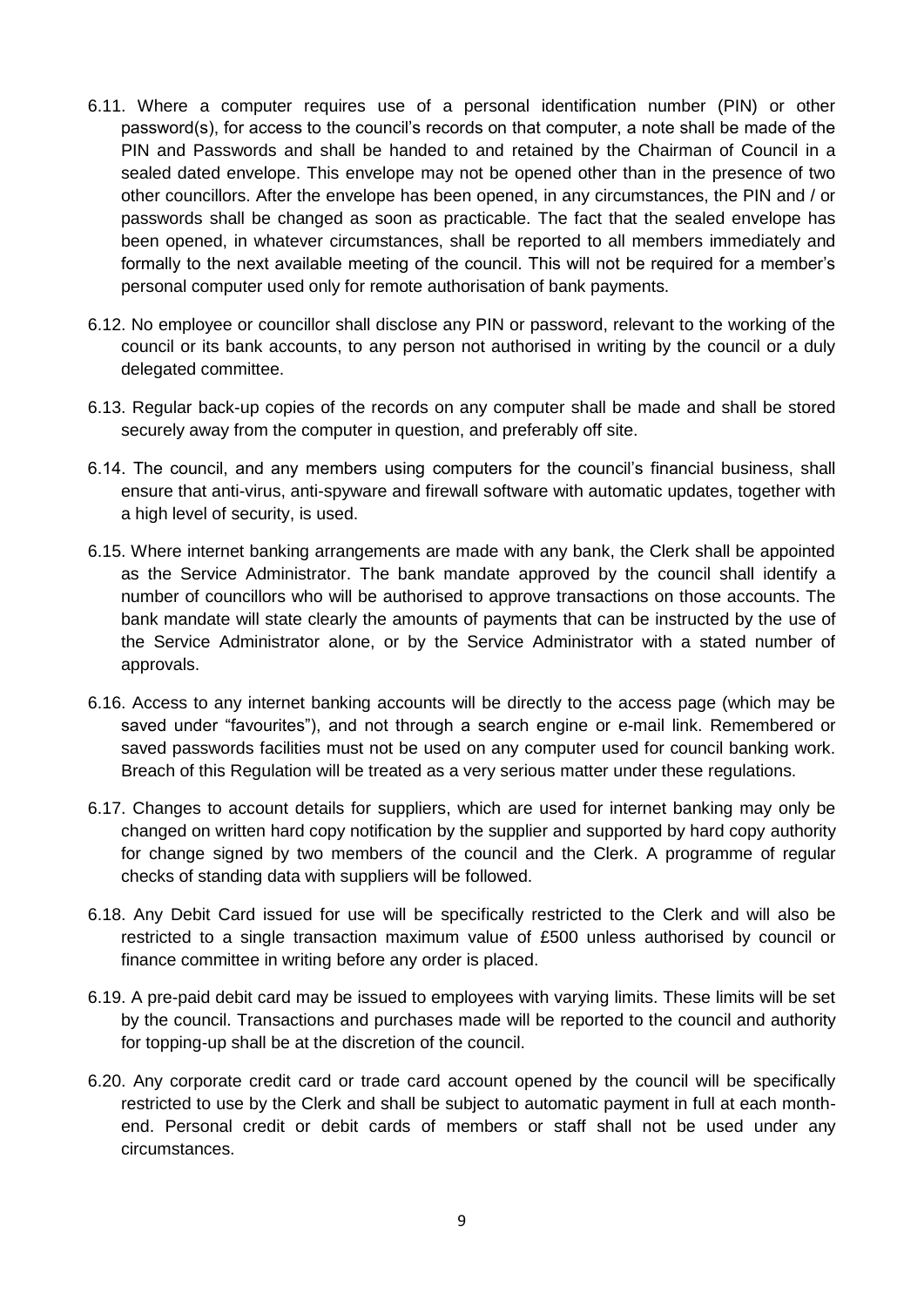6.21. The council will not maintain any form of cash float. All cash received must be banked intact. Any payments made in cash by the Clerk (for example for postage or minor stationery items) shall be refunded on a regular basis, at least quarterly.

# **7. Payment of salaries**

- 7.1. As an employer, the council shall make arrangements to meet fully the statutory requirements placed on all employers by PAYE and National Insurance legislation. The payment of all salaries shall be made in accordance with payroll records and the rules of PAYE and National Insurance currently operating, and salary rates shall be as agreed by council, or duly delegated committee.
- 7.2. Payment of salaries and payment of deductions from salary such as may be required to be made for tax, national insurance and pension contributions, or similar statutory or discretionary deductions must be made in accordance with the payroll records and on the appropriate dates stipulated in employment contracts, provided that each payment is reported to the next available council meeting, as set out in these regulations above.
- 7.3. No changes shall be made to any employee's pay, emoluments, or terms and conditions of employment without the prior consent of the council.
- 7.4. Each and every payment to employees of net salary and to the appropriate creditor of the statutory and discretionary deductions shall be recorded in a separate confidential record (confidential cash book). This confidential record is not open to inspection or review (under the Freedom of Information Act 2000 or otherwise) other than:
	- a) by any councillor who can demonstrate a need to know;
	- b) by the internal auditor;
	- c) by the external auditor; or
	- d) by any person authorised under Audit Commission Act 1998, or any superseding legislation.
- 7.5. The total of such payments in each calendar month shall be reported with all other payments as made as may be required under these Financial Regulations, to ensure that only payments due for the period have actually been paid.
- 7.6. An effective system of personal performance management should be maintained for the senior officers.
- 7.7. Any termination payments shall be supported by a clear business case and reported to the council. Termination payments shall only be authorised by council.
- 7.8. Before employing interim staff, the council must consider a full business case.

### **8. Loans and investments**

8.1. All borrowings shall be affected in the name of the council, after obtaining any necessary borrowing approval. Any application for borrowing approval shall be approved by Council as to terms and purpose. The application for borrowing approval, and subsequent arrangements for the loan shall only be approved by full council.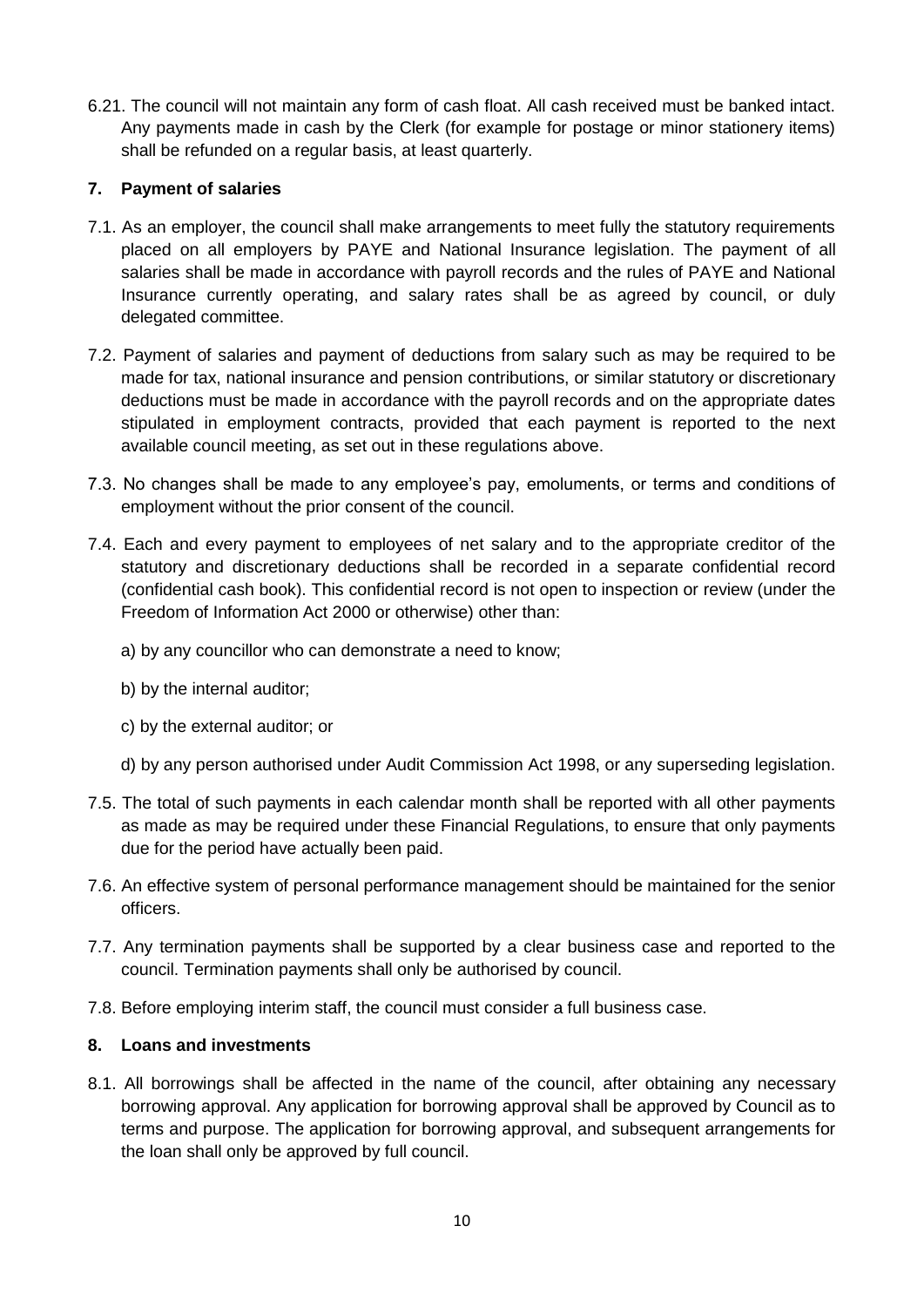- 8.2. Any financial arrangement which does not require formal borrowing approval from the Secretary of State/Welsh Assembly Government (such as Hire Purchase or Leasing of tangible assets) shall be subject to approval by the full council. In each case a report in writing shall be provided to council in respect of value for money for the proposed transaction.
- 8.3. The council will arrange with the council's banks and investment providers for the sending of a copy of each statement of account to the Chairman of the council at the same time as one is issued to the Clerk or RFO.
- 8.4. All loans and investments shall be negotiated in the name of the council and shall be for a set period in accordance with council policy.
- 8.5. The council shall consider the need for an Investment Strategy and Policy which, if drawn up, shall be in accordance with relevant regulations, proper practices and guidance. Any Strategy and Policy shall be reviewed by the council at least annually.
- 8.6. All investments of money under the control of the council shall be in the name of the council.
- 8.7. All investment certificates and other documents relating thereto shall be retained in the custody of the RFO.
- 8.8. Payments in respect of short term or long-term investments, including transfers between bank accounts held in the same bank, or branch, shall be made in accordance with Regulation 5 (Authorisation of payments) and Regulation 6 (Instructions for payments).

#### **9. Income**

- 9.1. The collection of all sums due to the council shall be the responsibility of and under the supervision of the RFO.
- 9.2. Particulars of all charges to be made for work done, services rendered or goods supplied shall be agreed annually by the council, notified to the RFO and the RFO shall be responsible for the collection of all accounts due to the council.
- 9.3. The council will review all fees and charges at least annually, following a report of the Clerk.
- 9.4. Any sums found to be irrecoverable and any bad debts shall be reported to the council and shall be written off in the year.
- 9.5. All sums received on behalf of the council shall be banked intact as directed by the RFO. In all cases, all receipts shall be deposited with the council's bankers with such frequency as the RFO considers necessary.
- 9.6. The origin of each receipt shall be entered on the paying-in slip.
- 9.7. Personal cheques shall not be cashed out of money held on behalf of the council.
- 9.8. The RFO shall promptly complete any VAT Return that is required. Any repayment claim due in accordance with VAT Act 1994 section 33 shall be made at least annually coinciding with the financial year end.
- 9.9. Where any significant sums of cash are regularly received by the council, the RFO shall take such steps as are agreed by the council to ensure that more than one person is present when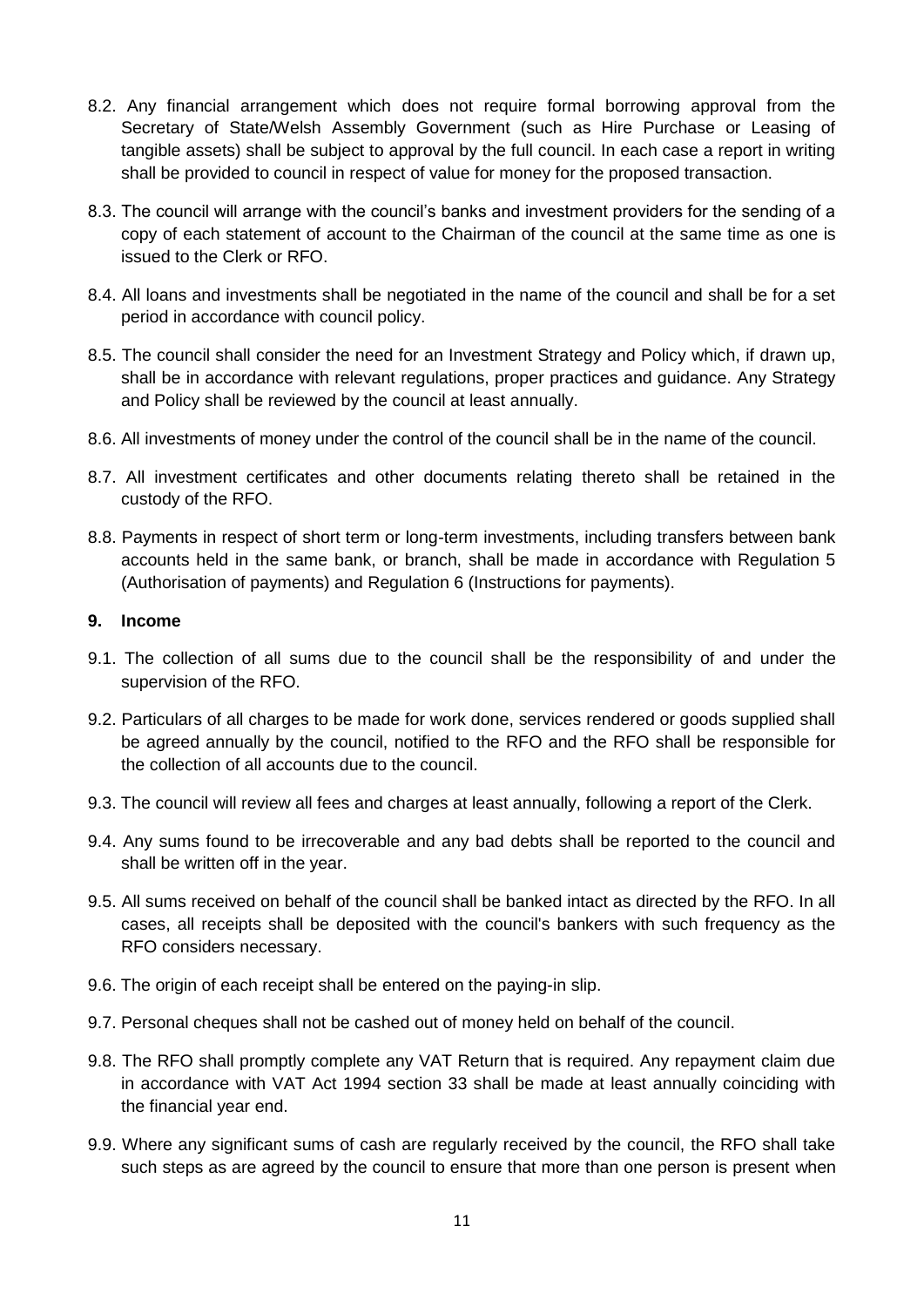the cash is counted in the first instance, that there is a reconciliation to some form of control such as ticket issues, and that appropriate care is taken in the security and safety of individuals banking such cash.

### **10. Orders for work, goods and services**

- 10.1. An official order or letter shall be issued for all work, goods and services unless a formal contract is to be prepared or an official order would be inappropriate. Copies of orders shall be retained.
- 10.2. Order books shall be controlled by the RFO.
- 10.3. All members and officers are responsible for obtaining value for money at all times. An officer issuing an official order shall ensure as far as reasonable and practicable that the best available terms are obtained in respect of each transaction, usually by obtaining three or more quotations or estimates from appropriate suppliers, subject to any de minimis provisions in Regulation 11.1 below.
- 10.4. A member may not issue an official order or make any contract on behalf of the council.
- 10.5. The RFO shall verify the lawful nature of any proposed purchase before the issue of any order, and in the case of new or infrequent purchases or payments, the RFO shall ensure that the statutory authority shall be reported to the meeting at which the order is approved so that the minutes can record the power being used.

### **11. Contracts**

11.1. Procedures as to contracts are laid down as follows:

- a) Every contract shall comply with these financial regulations, and no exceptions shall be made otherwise than in an emergency provided that this regulation need not apply to contracts which relate to items (i) to (vi) below:
- i. for the supply of gas, electricity, water, sewerage and telephone services;
- ii. for specialist services such as are provided by legal professionals acting in disputes;
- iii. for work to be executed or goods or materials to be supplied which consist of repairs to or parts for existing machinery or equipment or plant;
- iv. for work to be executed or goods or materials to be supplied which constitute an extension of an existing contract by the council;
- v. for additional audit work of the external auditor up to an estimated value of £500 (in excess of this sum the Clerk and RFO shall act after consultation with the Chairman and Vice Chairman of council); and
- vi. for goods or materials proposed to be purchased which are proprietary articles and / or are only sold at a fixed price.
- b) Where the council intends to procure or award a public supply contract, public service contract or public works contract as defined by The Public Contracts Regulations 2015 ("the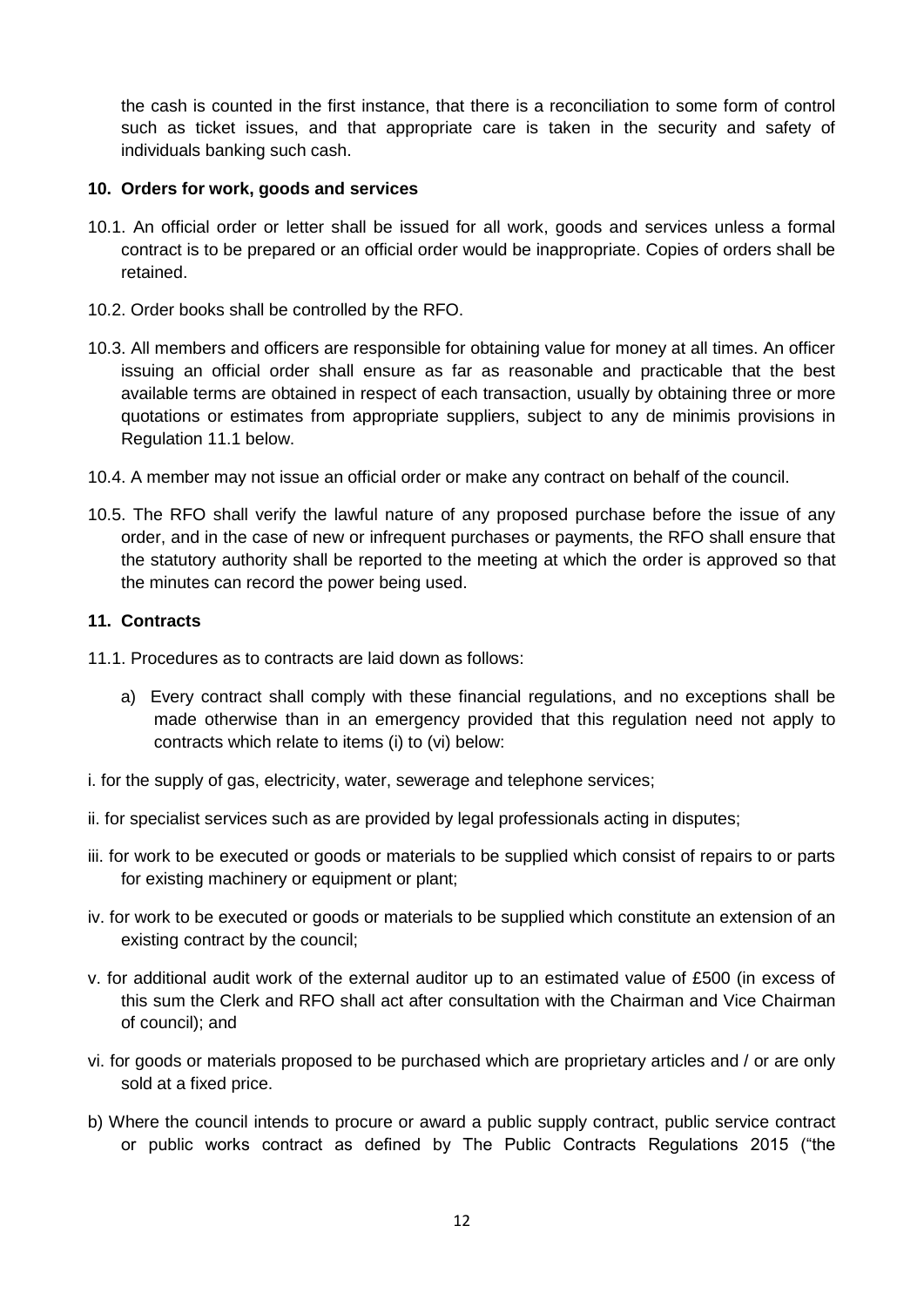Regulations") which is valued at £25,000 or more, the council shall comply with the relevant requirements of the Regulations<sup>2</sup>.

- c) The full requirements of The Regulations, as applicable, shall be followed in respect of the tendering and award of a public supply contract, public service contract or public works contract which exceed thresholds in The Regulations set by the Public Contracts Directive 2014/24/EU (which may change from time to time) $3$ .
- d) When applications are made to waive financial regulations relating to contracts to enable a price to be negotiated without competition the reason shall be embodied in a recommendation to the council.
- e) Such invitation to tender shall state the general nature of the intended contract and the Clerk shall obtain the necessary technical assistance to prepare a specification in appropriate cases. The invitation shall in addition state that tenders must be addressed to the Clerk in the ordinary course of post. Each tendering firm shall be supplied with a specifically marked envelope in which the tender is to be sealed and remain sealed until the prescribed date for opening tenders for that contract.
- f) All sealed tenders shall be opened at the same time on the prescribed date by the Clerk in the presence of at least one member of council.
- g) Any invitation to tender issued under this regulation shall be subject to Standing Orders[ ], <sup>4</sup>[insert reference of the council's relevant standing order] and shall refer to the terms of the Bribery Act 2010.
- h) When it is to enter into a contract of less than £25,000 in value for the supply of goods or materials or for the execution of works or specialist services other than such goods, materials, works or specialist services as are excepted as set out in paragraph (a) the Clerk or RFO shall obtain 3 quotations (priced descriptions of the proposed supply); where the value is below £3,000 and above £100 the Clerk or RFO shall strive to obtain 3 estimates. Otherwise, Regulation 10.3 above shall apply.
- i) The council shall not be obliged to accept the lowest or any tender, quote or estimate.
- j) Should it occur that the council, or duly delegated committee, does not accept any tender, quote or estimate, the work is not allocated and the council requires further pricing, provided that the specification does not change, no person shall be permitted to submit a later tender, estimate or quote who was present when the original decision-making process was being undertaken.

#### **12. Assets, properties and estates**

12.1. The Clerk shall make appropriate arrangements for the custody of all title deeds and Land Registry Certificates of properties held by the council. The RFO shall ensure a record is maintained of all properties held by the council, recording the location, extent, plan, reference,

 $\overline{a}$ 

 $^2$  The Regulations require councils to use the Contracts Finder website to advertise contract opportunities, set out the procedures to be followed in awarding new contracts and to publicise the award of new contracts

<sup>&</sup>lt;sup>3</sup> Thresholds currently applicable are:

a) For public supply and public service contracts 209,000 Euros (£181,302)

b) For public works contracts 5,225,000 Euros (£4,551,413)

<sup>4</sup> Based on NALC's Model Standing Order 18d ©NALC 2018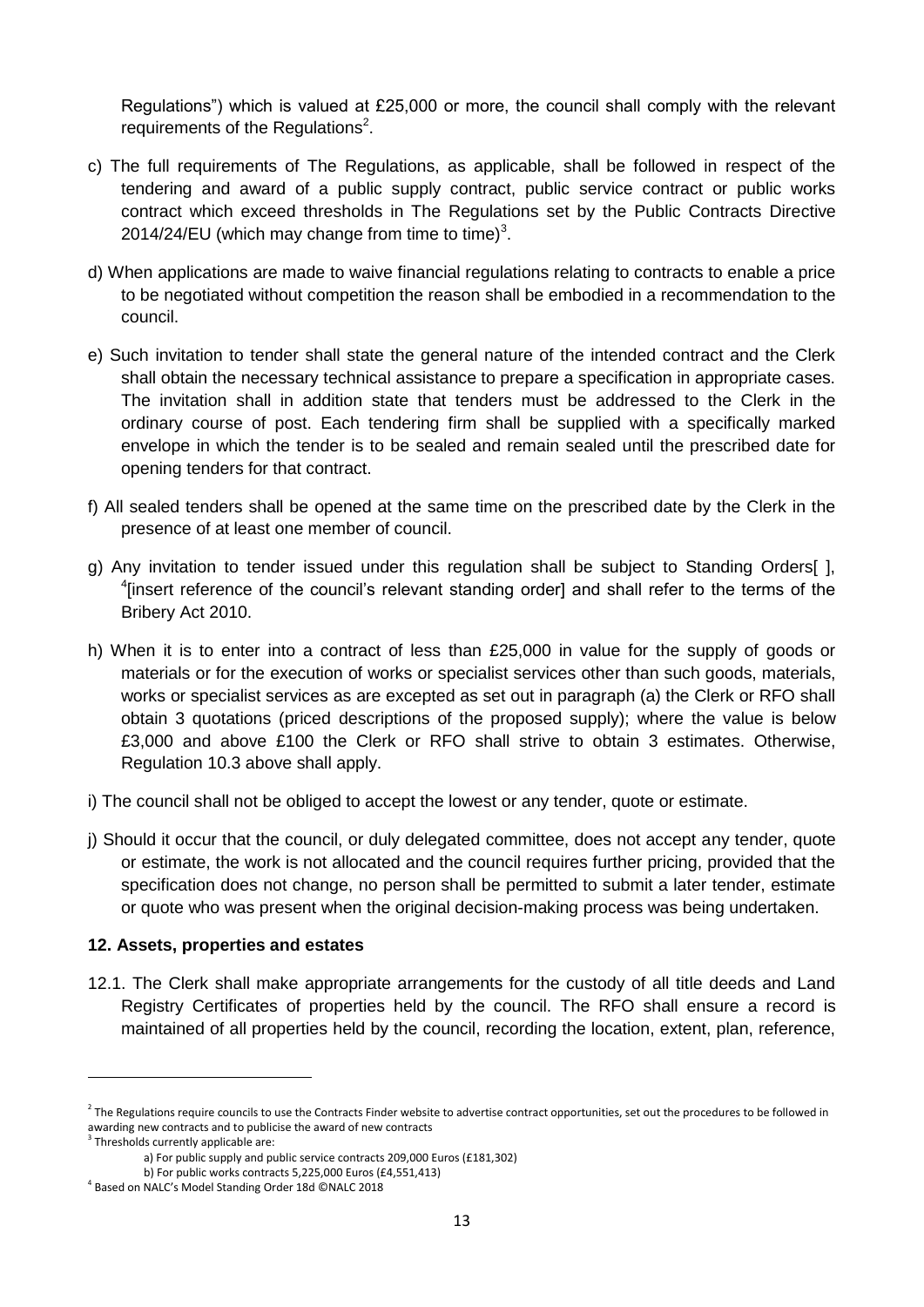purchase details, nature of the interest, tenancies granted, rents payable and purpose for which held in accordance with Accounts and Audit Regulations.

- 12.2. No tangible moveable property shall be purchased or otherwise acquired, sold, leased or otherwise disposed of, without the authority of the council, together with any other consents required by law, save where the estimated value of any one item of tangible movable property does not exceed £150.
- 12.3. No real property (interests in land) shall be sold, leased or otherwise disposed of without the authority of the council, together with any other consents required by law. In each case a report in writing shall be provided to council in respect of valuation and surveyed condition of the property (including matters such as planning permissions and covenants) together with a proper business case (including an adequate level of consultation with the electorate).
- 12.4. No real property (interests in land) shall be purchased or acquired without the authority of the full council. In each case a report in writing shall be provided to council in respect of valuation and surveyed condition of the property (including matters such as planning permissions and covenants) together with a proper business case (including an adequate level of consultation with the electorate).
- 12.5. Subject only to the limit set in Regulation 14.2 above, no tangible moveable property shall be purchased or acquired without the authority of the full council. In each case a report in writing shall be provided to council with a full business case.
- 12.6. The RFO shall ensure that an appropriate and accurate Register of Assets and Investments is kept up to date. The continued existence of tangible assets shown in the Register shall be verified at least annually, possibly in conjunction with a health and safety inspection of assets.

#### **13. Insurance**

- 13.1. Following the annual risk assessment (per Regulation 15), the RFO shall effect all insurances and negotiate all claims on the council's insurers.
- 13.2. The RFO shall keep a record of all insurances effected by the council and the property and risks covered thereby and annually review it.
- 13.3. The RFO shall be notified of any loss liability or damage or of any event likely to lead to a claim, and shall report these to council at the next available meeting.
- 13.4. All appropriate members and employees of the council shall be included in a suitable form of security or fidelity guarantee insurance which shall cover the maximum risk exposure as determined annually by the council, or duly delegated committee.

#### **14. Risk management**

- 14.1. The council is responsible for putting in place arrangements for the management of risk. The Clerk shall prepare, for approval by the council, risk management policy statements in respect of all activities of the council. Risk policy statements and consequential risk management arrangements shall be reviewed by the council at least annually.
- 14.2. When considering any new activity, the Clerk shall prepare a draft risk assessment including risk management proposals for consideration and adoption by the council.